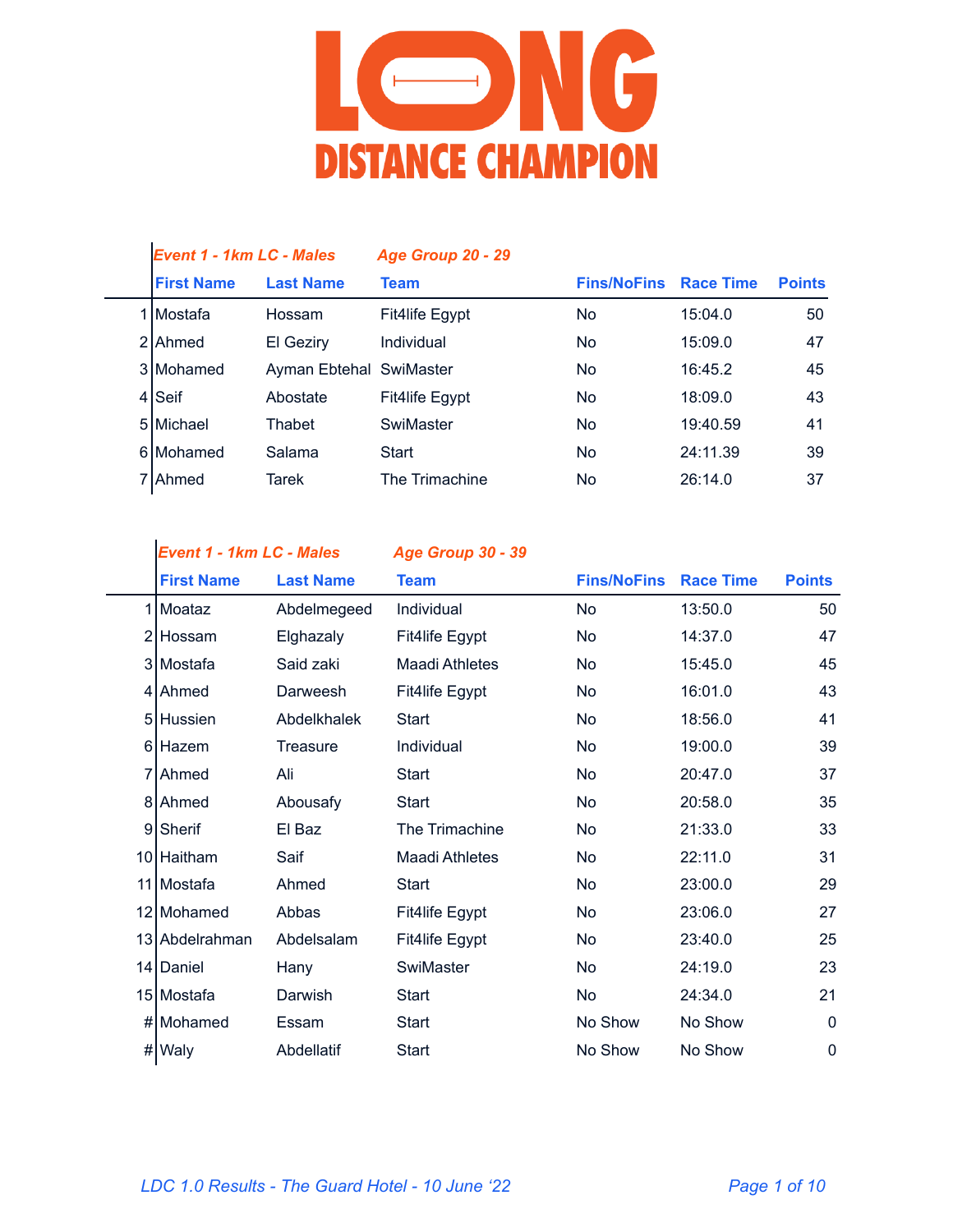

| <b>Event 1 - 1km LC - Males</b> |                  | Age Group 40 - 49                   |                              |         |               |
|---------------------------------|------------------|-------------------------------------|------------------------------|---------|---------------|
| <b>First Name</b>               | <b>Last Name</b> | Team                                | <b>Fins/NoFins Race Time</b> |         | <b>Points</b> |
| 1 Kareem                        | Rasmy            | Individual                          | No                           | 17:53.0 | 50            |
| 2 Geoff                         | Pike             | <b>MS Swimming Academy</b>          | No                           | 18:15.0 | 47            |
| 3 Mohammad                      | Abd elmoaty      | Fit4life Egypt                      | No                           | 20:54.0 | 45            |
| 4 Ahmad                         | Kamal            | Fit4life Egypt                      | N <sub>o</sub>               | 21:00.0 | 43            |
| 5 Karim                         | Essam            | Fit4life Egypt                      | No                           | 23:17.0 | 41            |
| #lAhmed                         | Ghazal           | <b>STAMINA Sports &amp; Fitness</b> | No Show                      | No Show | $\mathbf{0}$  |

| <b>Event 1 - 1km LC - Males</b> |                  | Age Group 50+  |                              |          |               |
|---------------------------------|------------------|----------------|------------------------------|----------|---------------|
| <b>First Name</b>               | <b>Last Name</b> | Team           | <b>Fins/NoFins Race Time</b> |          | <b>Points</b> |
| 1   Walid                       | Zayed            | Individual     | No                           | 13:34.57 | 50            |
| 2 Walid                         | Elsheikh         | Start          | No                           | 16:45.12 | 47            |
| 3 Wael                          | El Gharbawy      | Individual     | No                           | 18:56.0  | 45            |
| $4$  Amr                        | El Gayesh        | Maadi Athletes | No                           | 19:38.0  | 43            |

|  | <b>Event 1 - 1km LC - Females</b> |                  | Age Group 20 - 29                   |                    |                  |               |  |
|--|-----------------------------------|------------------|-------------------------------------|--------------------|------------------|---------------|--|
|  | <b>First Name</b>                 | <b>Last Name</b> | Team                                | <b>Fins/NoFins</b> | <b>Race Time</b> | <b>Points</b> |  |
|  | ∣ lYousr                          | Elnowaihi        | Fit4life Egypt                      | No                 | 19:27.0          | 50            |  |
|  | 2 Amira                           | Fathy            | Fit4life Egypt                      | No                 | 21:13.0          | 47            |  |
|  | 3 Roxane                          | Fawzi            | <b>STAMINA Sports &amp; Fitness</b> | No.                | 23:03.0          | 45            |  |
|  | 4 Marina                          | Metry            | Start                               | No                 | 26:11.0          | 43            |  |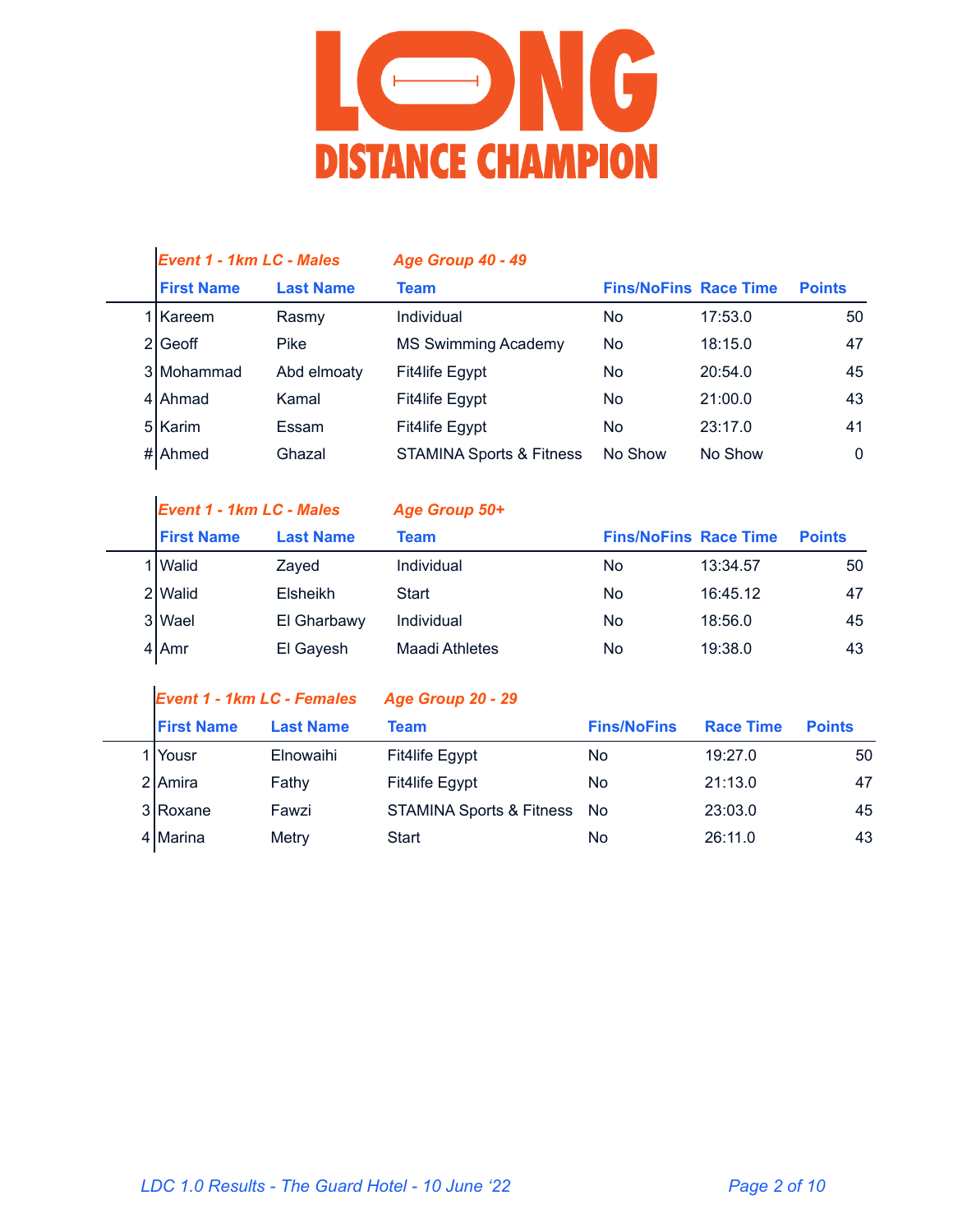

| <b>Event 1 - 1km LC - Females</b> |                  | <b>Age Group 30 - 39</b>   |                    |                  |               |
|-----------------------------------|------------------|----------------------------|--------------------|------------------|---------------|
| <b>First Name</b>                 | <b>Last Name</b> | <b>Team</b>                | <b>Fins/NoFins</b> | <b>Race Time</b> | <b>Points</b> |
| Shorouk                           | El Shennawi      | Maadi Athletes             | No                 | 15:32.0          | 50            |
| 2 Asmaa                           | Aly              | Fit4life Egypt             | No.                | 18:01.0          | 47            |
| 3 Camille                         | <b>Bonino</b>    | Fit4life Egypt             | No                 | 20:06.0          | 45            |
| 4 Sarah                           | Louis            | Individual                 | No.                | 22:31.0          | 43            |
| 5 Radwa                           | Reda             | Start                      | No.                | 22:33.0          | 41            |
| 6 Mariam                          | Amir             | SwiMaster                  | No.                | 23:08.0          | 39            |
| 7 Joséphine                       | Désert           | <b>MS Swimming Academy</b> | No                 | 26:05.0          | 37            |
| 8 Maie                            | Magdy            | <b>Start</b>               | No.                | 26:14.0          | 35            |
| 9   Perihan                       | Atia             | Fit4life Egypt             | No.                | 26:33.0          | 33            |
| 10 Raghda                         | Bahaa            | SwiMaster                  | No                 | 28:45.0          | 31            |
|                                   |                  |                            |                    |                  |               |

|                   | <b>Event 1 - 1km LC - Females</b> | <b>Age Group 40 - 49</b> |                    |                  |               |
|-------------------|-----------------------------------|--------------------------|--------------------|------------------|---------------|
| <b>First Name</b> | <b>Last Name</b>                  | Team                     | <b>Fins/NoFins</b> | <b>Race Time</b> | <b>Points</b> |
| 1 Samaa           | Sultan                            | <b>Skylane Sports</b>    | No                 | 17:24.33         | 50            |
| 2 Passant         | Amer                              | Start                    | No                 | 24:05.0          | 47            |
| 3 Sarah           | Hegazy                            | Fit4life Egypt           | No                 | 29:29.0          | 45            |

## *Event 2 - 1/2km LC - Males Age Group 20 - 29*

| <b>First Name</b>  | <b>Last Name</b> | Team                       | <b>Fins/NoFins</b> | <b>Race Time</b> | <b>Points</b> |
|--------------------|------------------|----------------------------|--------------------|------------------|---------------|
| 1   Karim          | Ashraf           | <b>MS Swimming Academy</b> | No.                | 8:16.0           | 25            |
| 2 Mostafa          | Soliman          | <b>MS Swimming Academy</b> | <b>No</b>          | 8:47.91          | 22            |
| 3 Yahia            | Elhariri         | <b>MS Swimming Academy</b> | <b>No</b>          | 9:22.0           | 21            |
| 4 Mohamed          | Adel             | Start                      | No.                | 10:39.0          | 20            |
| 510 <sub>mar</sub> | Akram            | Fit4life Egypt             | <b>No</b>          | 10:55.0          | 19            |
| 6 Mostafa          | Hussein          | <b>Skylane Sports</b>      | <b>No</b>          | 10:55.07         | 18            |
| 7 Abdelsamia       | Elshamy          | <b>Start</b>               | No.                | 11:50.0          | 17            |
| 8 Hossameldin      | Eassa            | <b>Start</b>               | <b>No</b>          | 12:24.0          | 16            |
| 9 Muhamed          | Raafat           | Fit4life Egypt             | No.                | 12:30.0          | 15            |
| 10 Ahmed           | Tarek            | The Trimachine             | No.                | 13:16.0          | 14            |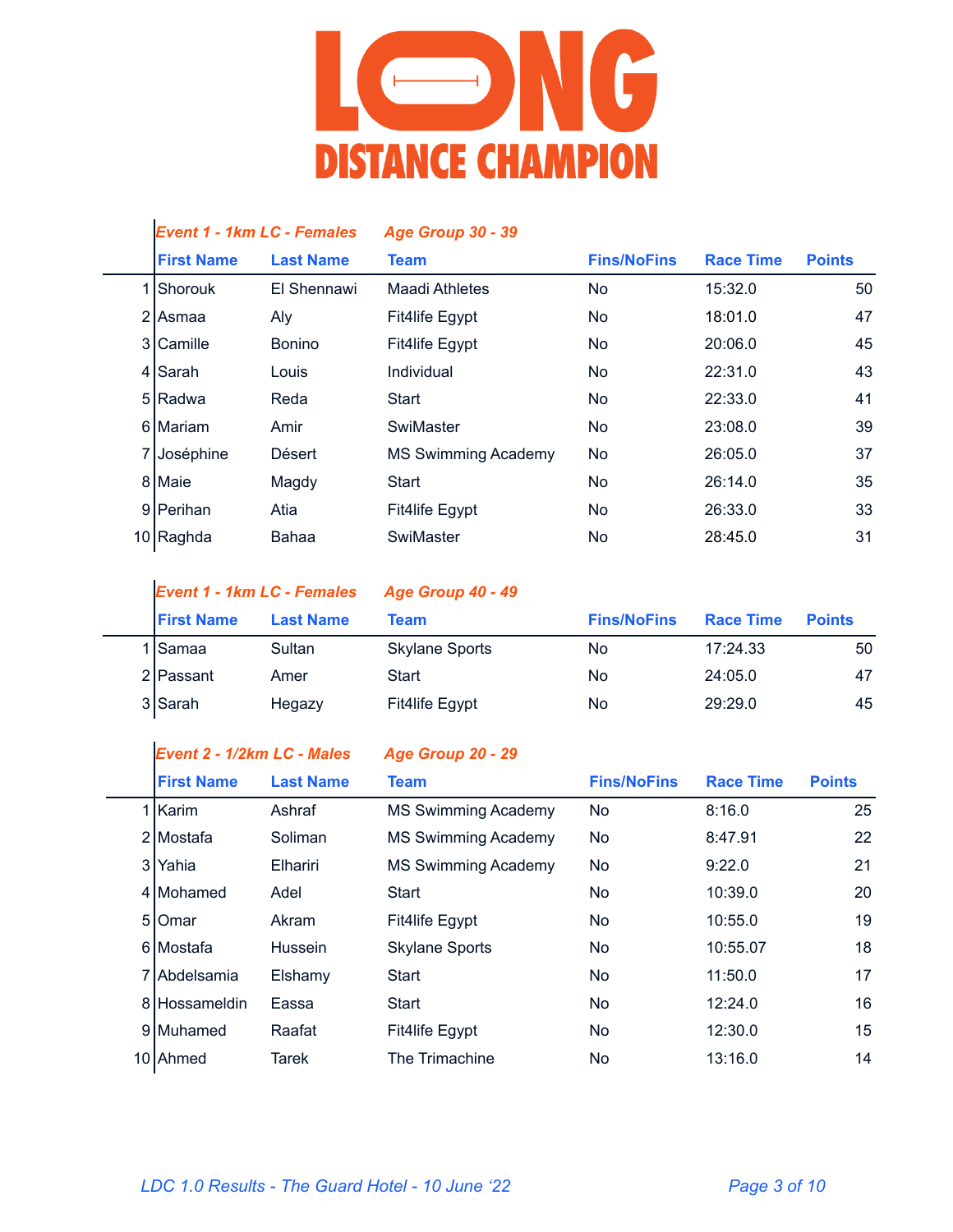

| <b>Event 2 - 1/2km LC - Males</b> |                  | <b>Age Group 30 - 39</b> |                    |                  |               |
|-----------------------------------|------------------|--------------------------|--------------------|------------------|---------------|
| <b>First Name</b>                 | <b>Last Name</b> | <b>Team</b>              | <b>Fins/NoFins</b> | <b>Race Time</b> | <b>Points</b> |
| 1 Moataz                          | Abdelmegeed      | Individual               | <b>No</b>          | 6:42.0           | 25            |
| 2 Hossam                          | Elghazaly        | Fit4life Egypt           | <b>No</b>          | 6:54.0           | 22            |
| 3 Ahmed                           | El Haddad        | <b>Start</b>             | <b>No</b>          | 7:59.0           | 21            |
| 4 Karim                           | Marwan           | Fit4life Egypt           | <b>No</b>          | 8:45.0           | 20            |
| 5 Hassan                          | Khaled           | Fit4life Egypt           | <b>No</b>          | 9:09.0           | 19            |
| 6 Hazem                           | <b>Treasure</b>  | Individual               | <b>No</b>          | 9:31.0           | 18            |
| 7 Sherif                          | Fathy            | <b>Start</b>             | <b>No</b>          | 9:57.0           | 17            |
| # Mina                            | Metry            | <b>Start</b>             | Yes                | 10:35.12         | 8             |
| 8 Mohamed                         | Mohsen           | <b>Start</b>             | <b>No</b>          | 10:36.0          | 16            |
| 9 Sary                            | Mamdouh          | SwiMaster                | <b>No</b>          | 11:38.36         | 15            |
| 10 Mohamed                        | Essam            | <b>Start</b>             | <b>No</b>          | 11:39.0          | 14            |
| 11 Moataz                         | Abozaid          | Fit4life Egypt           | <b>No</b>          | 11:49.0          | 13            |
| 12 Ahmed                          | Raafat           | Fit4life Egypt           | <b>No</b>          | 11:59.0          | 12            |
| 13 Shehab                         | <b>Barakat</b>   | <b>Start</b>             | <b>No</b>          | 12:23.0          | 11            |
| 14 Noor                           | El Mahallawi     | Fit4life Egypt           | <b>No</b>          | 12:27.0          | 10            |
| 15 Ayman                          | Bashi            | Fit4life Egypt           | No.                | 12:27.98         | 9             |
| # Ahmed                           | Abousafy         | Start                    | No Show            | No Show          | $\mathbf 0$   |
|                                   |                  |                          |                    |                  |               |

| <b>Event 2 - 1/2km LC - Males</b> |                     | Age Group 40 - 49   |                    |                  |               |
|-----------------------------------|---------------------|---------------------|--------------------|------------------|---------------|
| <b>First Name</b>                 | <b>Last Name</b>    | <b>Team</b>         | <b>Fins/NoFins</b> | <b>Race Time</b> | <b>Points</b> |
| 1 Kareem                          | Rasmy               | Individual          | No.                | 8:36.16          | 25            |
| 2 Geoff                           | <b>Pike</b>         | MS Swimming Academy | No.                | 8:57.0           | 22            |
| #IMohamed                         | Hussein             | Start               | Yes                | 9:37.0           | 10.5          |
| 3 Ahmad                           | Kamal               | Fit4life Egypt      | No.                | 10:01.0          | 21            |
| 4 Mohamed                         | Mokhtar             | Fit4life Egypt      | No.                | 10:45.0          | 20            |
| 5 Mahmoud                         | Naguib              | SwiMaster           | No.                | 10:49.0          | 19            |
| 6 Sherif                          | Selim               | Start               | No.                | 11:19.0          | 18            |
| 7 Walid                           | <b>Abdel Wareth</b> | Fit4life Egypt      | No                 | 13:33.0          | 17            |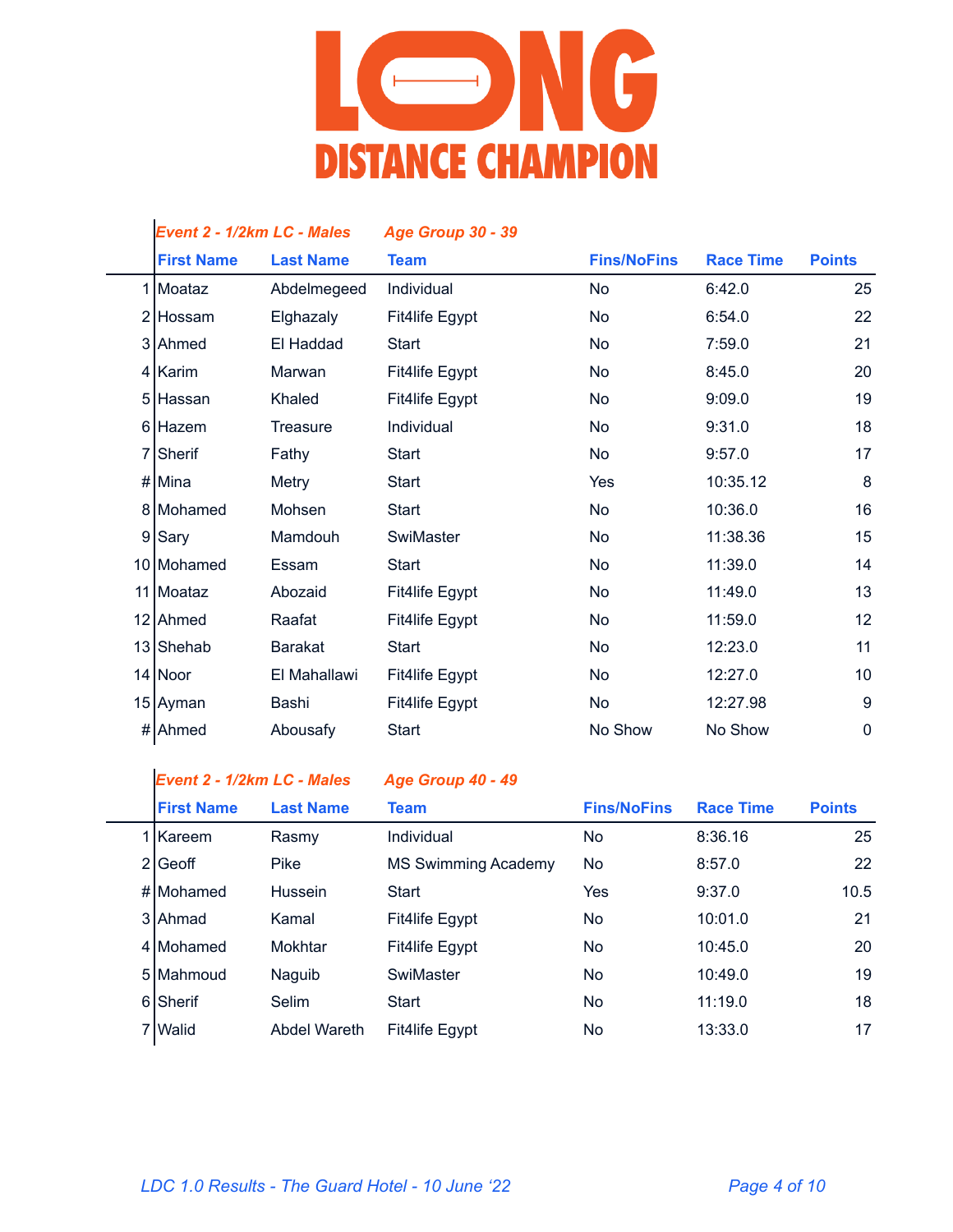

|   |                           | Event 2 - 1/2km LC - Males          | Age Group 50+              |                    |                  |               |
|---|---------------------------|-------------------------------------|----------------------------|--------------------|------------------|---------------|
|   | <b>First Name</b>         | <b>Last Name</b>                    | <b>Team</b>                | <b>Fins/NoFins</b> | <b>Race Time</b> | <b>Points</b> |
|   | 1   Walid                 | Zayed                               | Individual                 | <b>No</b>          | 6:39.0           | 25            |
|   | 2 Nabil                   | Ibrahim                             | Fit4life Egypt             | <b>No</b>          | 7:46.0           | 22            |
|   | 3 Wael                    | ElGahrbawy                          | Individual                 | No                 | 9:21.0           | 21            |
|   |                           |                                     |                            |                    |                  |               |
|   |                           | Event 2 - 1/2km LC - Males          | <b>Age Group 15 - 19</b>   |                    |                  |               |
|   | <b>First Name</b>         | <b>Last Name</b>                    | <b>Team</b>                | <b>Fins/NoFins</b> | <b>Race Time</b> | <b>Points</b> |
|   | 1 Mostafa                 | Elkhashab                           | <b>MS Swimming Academy</b> | <b>No</b>          | 9:03.0           | 25            |
|   |                           |                                     |                            |                    |                  |               |
|   | Event 2 - 1/2km LC - Boys |                                     | Age Group 11 - 14          |                    |                  |               |
|   | <b>First Name</b>         | <b>Last Name</b>                    | <b>Team</b>                | <b>Fins/NoFins</b> | <b>Race Time</b> | <b>Points</b> |
| 1 | Daniel                    | Sherif                              | SwiMaster                  | No                 | 9:00.0           | 25            |
|   | $2$ Seif                  | Sherif Waer                         | Fit4life Egypt             | <b>No</b>          | 11:59.0          | 22            |
|   | 3 Eyad                    | Ashraf                              | Fit4life Egypt             | <b>No</b>          | 14:05.0          | 21            |
|   |                           |                                     |                            |                    |                  |               |
|   |                           |                                     |                            |                    |                  |               |
|   | Event 2 - 1/2km LC - Boys |                                     | Age Group 7 - 10           |                    |                  |               |
|   | <b>First Name</b>         | <b>Last Name</b>                    | <b>Team</b>                | <b>Fins/NoFins</b> | <b>Race Time</b> | <b>Points</b> |
|   | 1 Omar                    | Amer                                | Fit4life Egypt             | No                 | 9:33.0           | 25            |
|   | $2$ Selim                 | Sherif Waer                         | Fit4life Egypt             | No                 | 10:30.0          | 22            |
|   | 3 Manith                  | Singh Shah                          | Individual                 | <b>No</b>          | 11:22.0          | 21            |
|   | 4 Mansour                 | Ahmed Zaki                          | Fit4life Egypt             | <b>No</b>          | 11:51.0          | 20            |
|   |                           |                                     |                            |                    |                  |               |
|   |                           | <b>Event 2 - 1/2km LC - Females</b> | Age Group 20 - 29          |                    |                  |               |
|   | <b>First Name</b>         | <b>Last Name</b>                    | <b>Team</b>                | <b>Fins/NoFins</b> | <b>Race Time</b> | <b>Points</b> |
|   | 1 Hania                   | Hossam                              | Individual                 | No                 | 6:55.0           | 25            |
|   | 2 Sarah                   | Fouad                               | Start                      | <b>No</b>          | 7:31.0           | 22            |
|   | 3 Salma                   | Osama                               | Fit4life Egypt             | No                 | 10:08.0          | 21            |
|   | 4 Zeina                   | Shahine                             | Start                      | No                 | 10:57.43         | 20            |
|   | # Bassant                 | Elmonairy                           | Start                      | Yes                | 11:32.0          | 9.5           |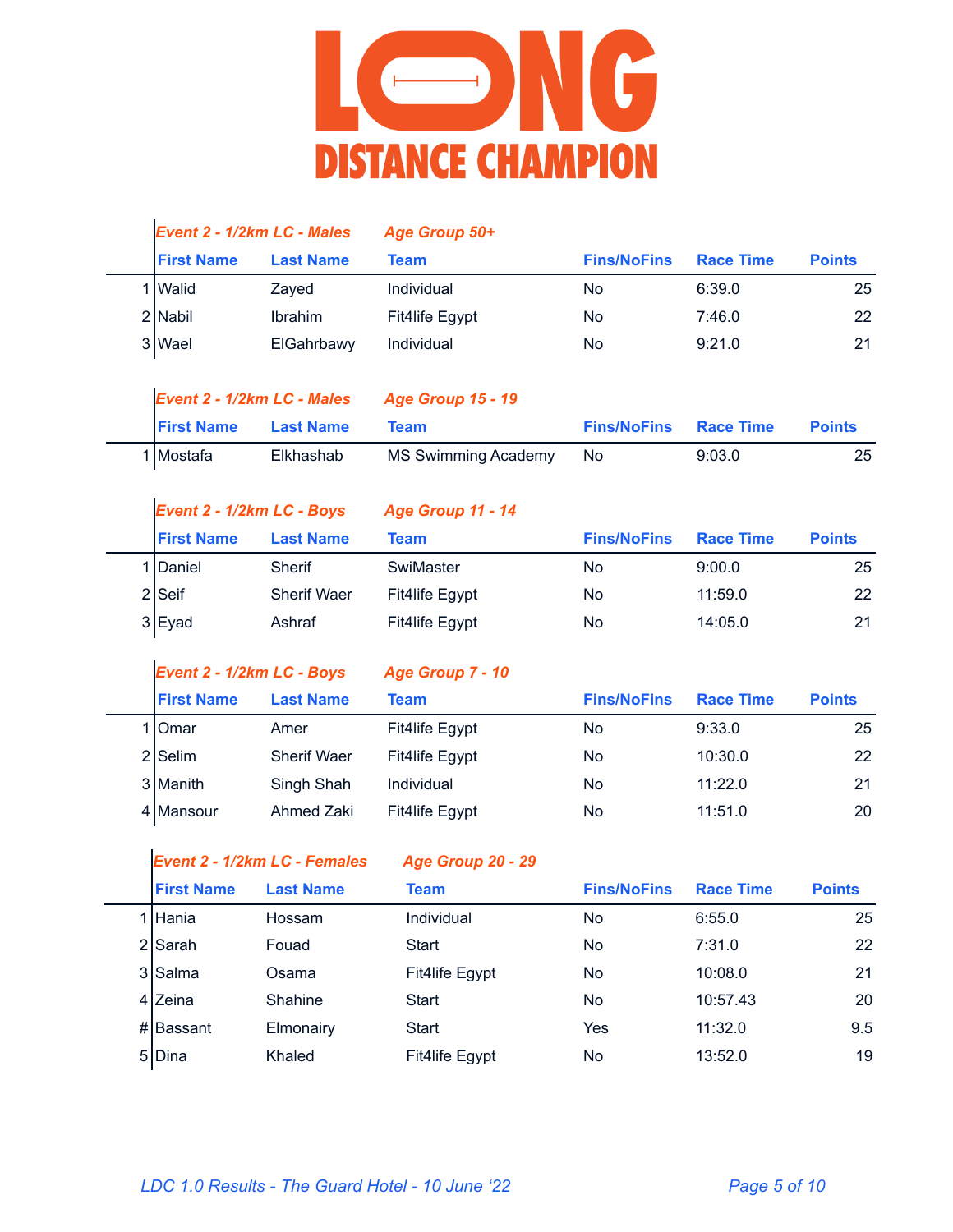

|   |                   | Event 2 - 1/2km LC - Females        | <b>Age Group 30 - 39</b> |                    |                  |               |
|---|-------------------|-------------------------------------|--------------------------|--------------------|------------------|---------------|
|   | <b>First Name</b> | <b>Last Name</b>                    | <b>Team</b>              | <b>Fins/NoFins</b> | <b>Race Time</b> | <b>Points</b> |
| 1 | Shorouk           | ElShennawi                          | Fit4life Egypt           | <b>No</b>          | 7:33.0           | 25            |
|   | 2 Asmaa           | Aly                                 | Fit4life Egypt           | <b>No</b>          | 8:58.0           | 22            |
|   | 3 Nahla           | Assaad                              | <b>Start</b>             | <b>No</b>          | 9:59.0           | 21            |
|   | $4$ Rana          | <b>Tarek</b>                        | SwiMaster                | <b>No</b>          | 10:23.20         | 20            |
|   | 5 Dalia           | Sharaf                              | Start                    | <b>No</b>          | 10:57.0          | 19            |
|   | 6 Radwa           | Mohamed Ibrahim                     | Fit4life Egypt           | <b>No</b>          | 11:13.0          | 18            |
|   | 7 Mariam          | Amir                                | SwiMaster                | <b>No</b>          | 11:29.0          | 17            |
|   | 8 Nohira          | Aljabali                            | Fit4life Egypt           | <b>No</b>          | 11:41.0          | 16            |
| 9 | Sara              | El behwashy                         | <b>Start</b>             | <b>No</b>          | 11:44.0          | 15            |
|   | $10$ Reem         | Elzorkani                           | Fit4life Egypt           | <b>No</b>          | 11:59.0          | 14            |
|   | 11 Yasmeen        | Oraby                               | Start                    | <b>No</b>          | 14:04.04         | 13            |
|   | 12 Bothayna       | Samir Alsayed                       | SwiMaster                | <b>No</b>          | 14:05.91         | 12            |
|   | 13 Monda          | Joseph                              | <b>Start</b>             | <b>No</b>          | 14:12.0          | 11            |
|   |                   | <b>Event 2 - 1/2km LC - Females</b> | Age Group 40 - 49        |                    |                  |               |
|   | <b>First Name</b> | <b>Last Name</b>                    | <b>Team</b>              | <b>Fins/NoFins</b> | <b>Race Time</b> | <b>Points</b> |
| 1 | Iman              | Ahmed                               | Fit4life Egypt           | <b>No</b>          | 9:54.62          | 25            |
|   | # Dina            | Sabet                               | <b>Start</b>             | Yes                | 13:45.0          | 10.5          |
|   | # $Recm$          | Etman                               | Fit4life Egypt           | Yes                | 14:20.0          | 10            |
|   |                   | Hamdy                               | Fit4life Egypt           | <b>No</b>          | 15:39.0          | 22            |
|   | 2 Rasha           |                                     |                          |                    |                  |               |

|                    |                              | $1.99$ $-1.90$           |                    |                  |               |
|--------------------|------------------------------|--------------------------|--------------------|------------------|---------------|
| <b>First Name</b>  | <b>Last Name</b>             | Team                     | <b>Fins/NoFins</b> | <b>Race Time</b> | <b>Points</b> |
| $# $ Nancy         | Tosson                       | Start                    | Yes                | 12:20.0          | 12.5          |
| 1 Mary             | Girgis                       | Start                    | No                 | 17:25.0          | 25            |
|                    | Event 2 - 1/2km LC - Females | <b>Age Group 15 - 19</b> |                    |                  |               |
| <b>IFirst Name</b> | <b>Last Name</b>             | Team                     | <b>Fins/NoFins</b> | <b>Race Time</b> | <b>Points</b> |

| <b>First Name</b> | <b>Last Name</b> | Team  | <b>Fins/NoFins</b> | <b>Race Time</b> | <b>Points</b> |
|-------------------|------------------|-------|--------------------|------------------|---------------|
| 1   Hagar         | Ahmed            | Start | No                 | 11:55.72         | 25            |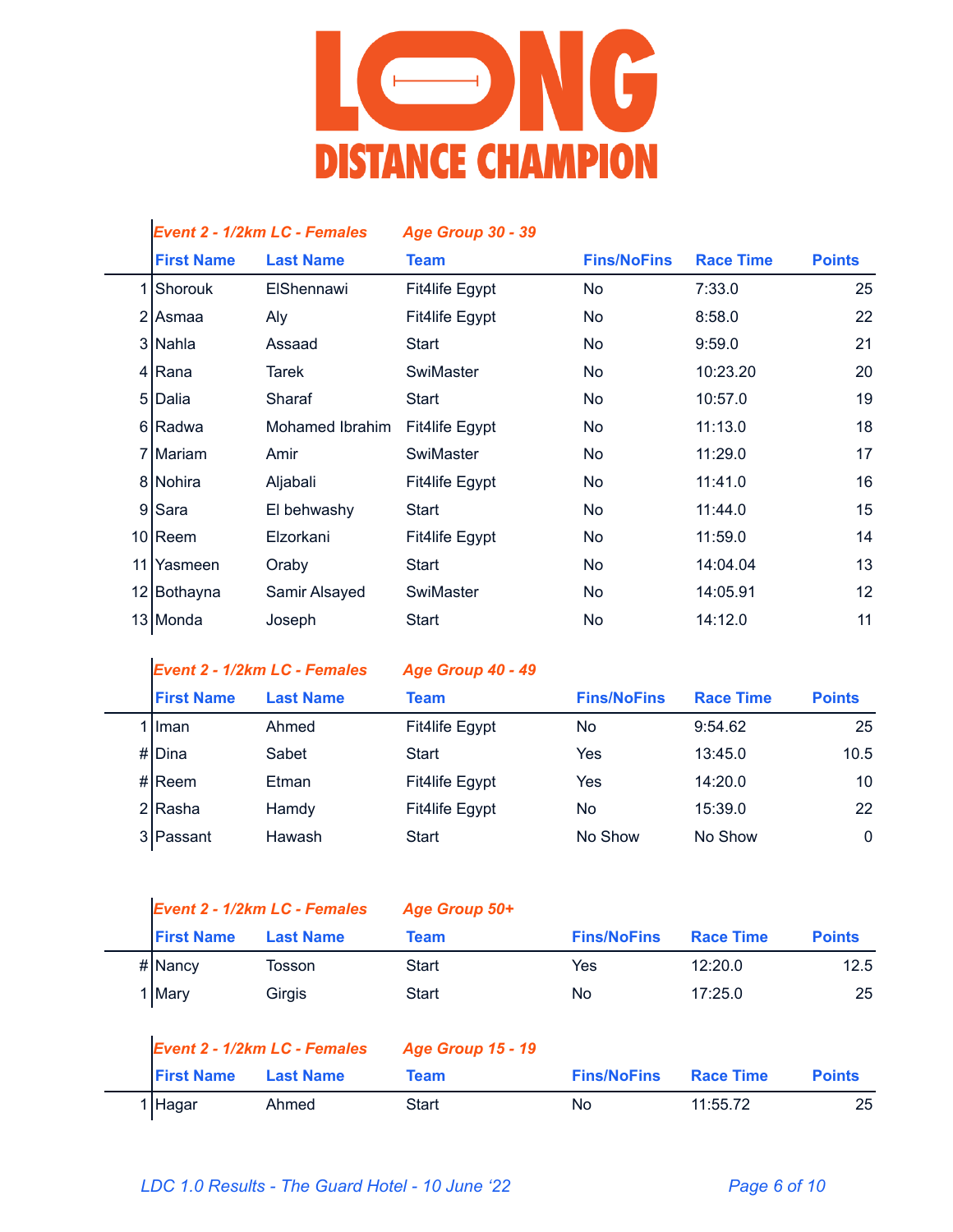

| Event 2 - 1/2km LC - Girls |                  | Age Group 11 - 14 |                    |                  |               |
|----------------------------|------------------|-------------------|--------------------|------------------|---------------|
| <b>First Name</b>          | <b>Last Name</b> | Team              | <b>Fins/NoFins</b> | <b>Race Time</b> | <b>Points</b> |
| 1   Nour                   | <b>Ihab</b>      | Fit4life Egypt    | No                 | 10:18.0          | 25            |
| 2 Habiba                   | Mokhtar          | Fit4life Egypt    | No                 | 11:49.0          | 22            |

| Event 2 - 1/2km LC - Girls |                  | <b>Age Group 7 - 10</b> |                    |                  |                 |
|----------------------------|------------------|-------------------------|--------------------|------------------|-----------------|
| <b>First Name</b>          | <b>Last Name</b> | Team                    | <b>Fins/NoFins</b> | <b>Race Time</b> | <b>Points</b>   |
| 1   Lucile                 | George           | Fit4life Egypt          | No                 | 13:13.0          | 25              |
| 2 Farida                   | Magdy Amin       | Fit4life Egypt          | No                 | 13:32.0          | 22 <sub>2</sub> |

#### *Event 3 - 50m W/Fins LC - Males Open Age*

|    | <b>First Name</b>  | <b>Last Name</b> | <b>Team</b>    | <b>Age Group</b> | <b>Race Time</b> |
|----|--------------------|------------------|----------------|------------------|------------------|
|    | 110 <sub>mar</sub> | Eid              | Individual     | $20 - 29$        | 22.70            |
|    | $2$ Seif           | Abostate         | Fit4life Egypt | $20 - 29$        | 24.35            |
|    | 3 Abdelrhman       | Ehab             | Individual     | $20 - 29$        | 24.56            |
|    | 4 I Ziad           | Hossam           | Fit4life Egypt | 20 - 29          | 25.82            |
|    | 5   Daniel         | Hany             | SwiMaster      | $30 - 39$        | 27.04            |
|    | 6 Ahmed            | Ayman            | Fit4life Egypt | $20 - 29$        | 27.14            |
|    | 7 Nabil            | <b>Ibrahim</b>   | Fit4life Egypt | $50+$            | 27.18            |
|    | 8   Karim          | Essam            | Fit4life Egypt | 40 - 49          | 32.47            |
|    | 9 Sary             | Mamdouh          | SwiMaster      | $30 - 39$        | 34.20            |
|    | 10   Mostafa       | Darwish          | Start          | $30 - 39$        | 34.90            |
| 11 | <b>IMarwan</b>     | Tarek            | Fit4life Egypt | $20 - 29$        | No Show          |
|    | 12 Muhamed         | Raafat           | Fit4life Egypt | $20 - 29$        | No Show          |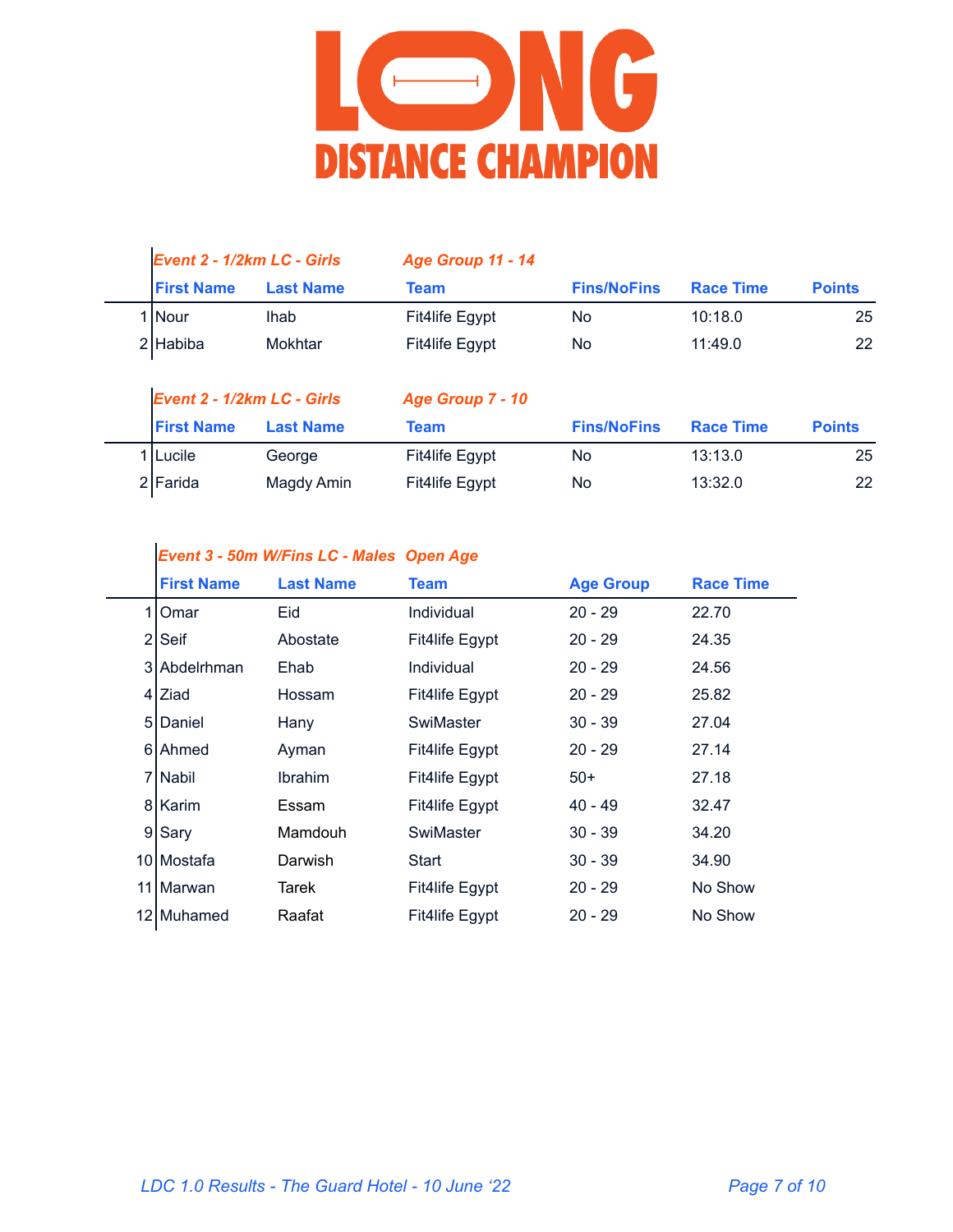

#### *Event 3 - 50m W/Fins LC - Females Open Age*

|     | <b>First Name</b>    | <b>Last Name</b> | <b>Team</b>    | <b>Age Group</b> | <b>Race Time</b> |
|-----|----------------------|------------------|----------------|------------------|------------------|
|     | 1 Farida             | Eid              | Fit4life Egypt | $20 - 29$        | 28.31            |
|     | 2 <sub>I</sub> Zeina | Shahine          | Start          | $20 - 29$        | 33.38            |
| 3 I | Yousr                | Elnowaihi        | Fit4life Egypt | $20 - 29$        | 33.55            |
|     | 4 Camille            | <b>Bonino</b>    | Fit4life Egypt | $30 - 39$        | 34.94            |
| 51  | Bothayna             | Samir Alsayed    | SwiMaster      | $30 - 39$        | 43.32            |
|     | 6 Dina               | Khaled           | Fit4life Egypt | $20 - 29$        | 46.19            |
|     | 7 Shahinaz           | Dewidar          | Fit4life Egypt | $30 - 39$        | 47.52            |

| <b>Event 4 - 1KM LC - Mixed</b> | <b>Open Age</b> |
|---------------------------------|-----------------|
|                                 |                 |

|                | <b>Team Name</b>      | <b>Academy</b>        | # of Swimmers | <b>Race Time</b> | <b>Points</b> |
|----------------|-----------------------|-----------------------|---------------|------------------|---------------|
| 11             | <b>ElSaroukh</b>      | Fit4life Egypt        | 9             | 11:13.69         | 100           |
| $\overline{2}$ | Start 444             | Start                 | 10            | 11:37.65         | 90            |
|                | 3 Maadi Athletes      | Maadi Athletes        | 4             | 13:44.07         | 150           |
|                | $4$ Start 222         | Start                 | 10            | 14:50.0          | 85            |
| 51             | <b>SwiMaster Team</b> | SwiMaster             | 10            | 15:29.65         | 80            |
|                | 6 MS Team             | <b>MS Swimming</b>    | 6             | 15:44.0          | 135           |
| $\overline{7}$ | Start 111             | Start                 | 10            | 16:51.0          | 75            |
| 8              | Triple A              | Fit4life Egypt        | 3             | 17:09.50         | 200           |
|                | 9 Fit4life            | Fit4life Egypt        | 10            | 17:18.73         | 70            |
|                | 10 Start 333          | Start                 | 10            | 19:33.36         | 65            |
|                | 11 Skylane            | <b>Skylane Sports</b> | 4             | 20:26.57         | 127           |
|                | 12 Raafats            | Fit4life Egypt        | 6             | 20:39.91         | 120           |
|                | 13 Starzii            | Fit4life Egypt        | 10            | DQ               | DQ            |
|                | 14 Glide-Nation       | Glide                 | 5             | No Show          | No Show       |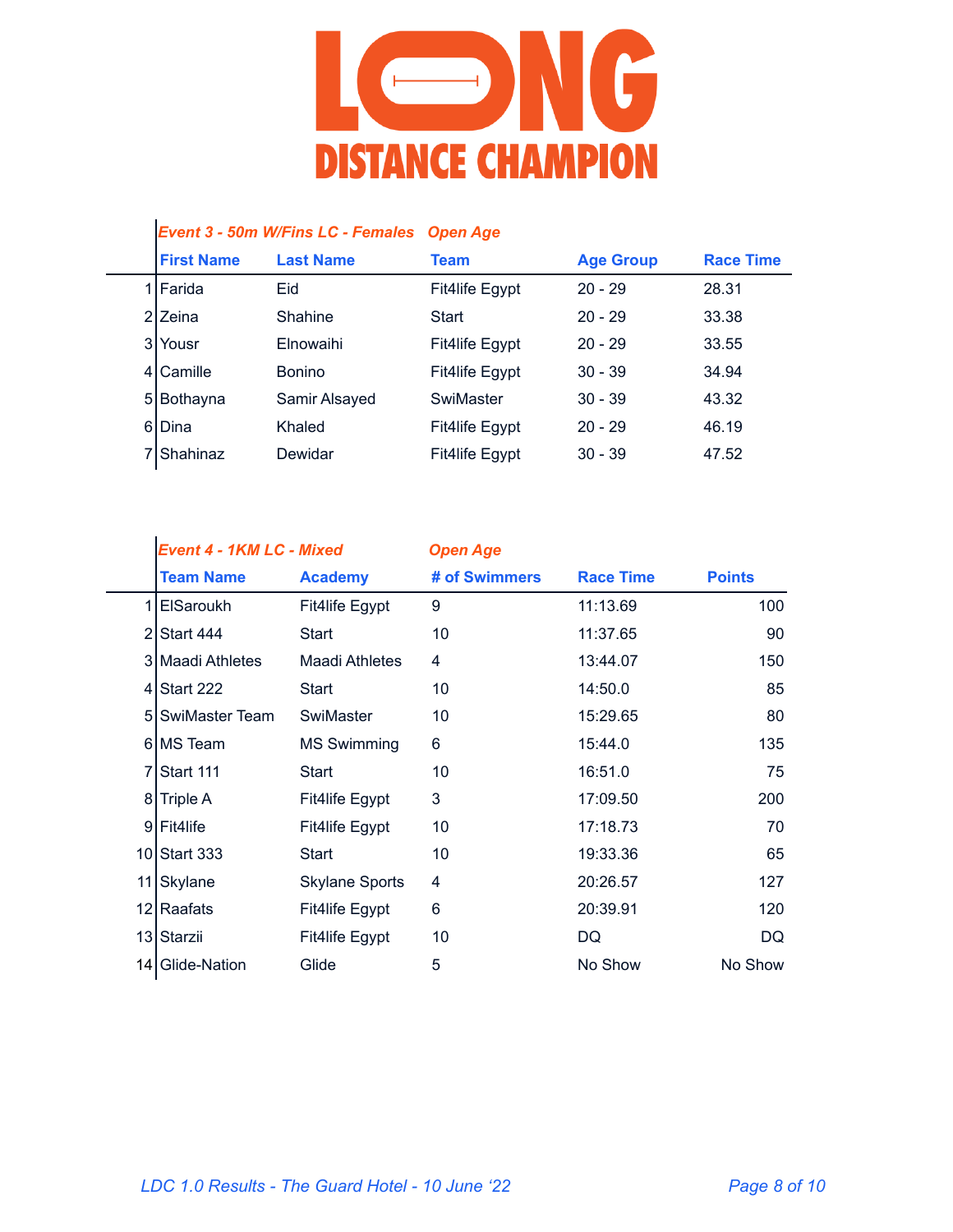

### **OUTSTANDING PERFORMANCES**

| 50m W/Fins     |                   | <b>Open Age</b> |
|----------------|-------------------|-----------------|
| <b>Males</b>   | <b>Omar Eid</b>   | 22.70           |
| <b>Females</b> | <b>Farida Eid</b> | 28.31           |

| <b>Fastest 1/2 KM</b> |                     | <b>Overall</b> |
|-----------------------|---------------------|----------------|
| <b>Males</b>          | <b>Walid Zayed</b>  | 6:39.0         |
| <b>Females</b>        | <b>Hania Hossam</b> | 6:55.0         |

| <b>Fastest 1 KM</b> | <b>Overall</b>             |               |
|---------------------|----------------------------|---------------|
| <b>Males</b>        | <b>Walid Zayed</b>         | 13:34.57      |
| <b>Females</b>      | <b>Shorouk El Shennawi</b> | 15:32.0       |
| <b>MVP</b>          |                            | <b>Points</b> |
| <b>Males</b>        | <b>Walid Zayed</b>         | 112.5         |
| <b>Females</b>      | <b>Mariam Amir</b>         | 64            |

| <b>Junior &amp; Legend</b> |               | <b>YOB</b> |
|----------------------------|---------------|------------|
| <b>Junior</b>              | Lucile George | 2014       |
| <b>Legend</b>              | Nabil Ibrahim | 1959       |